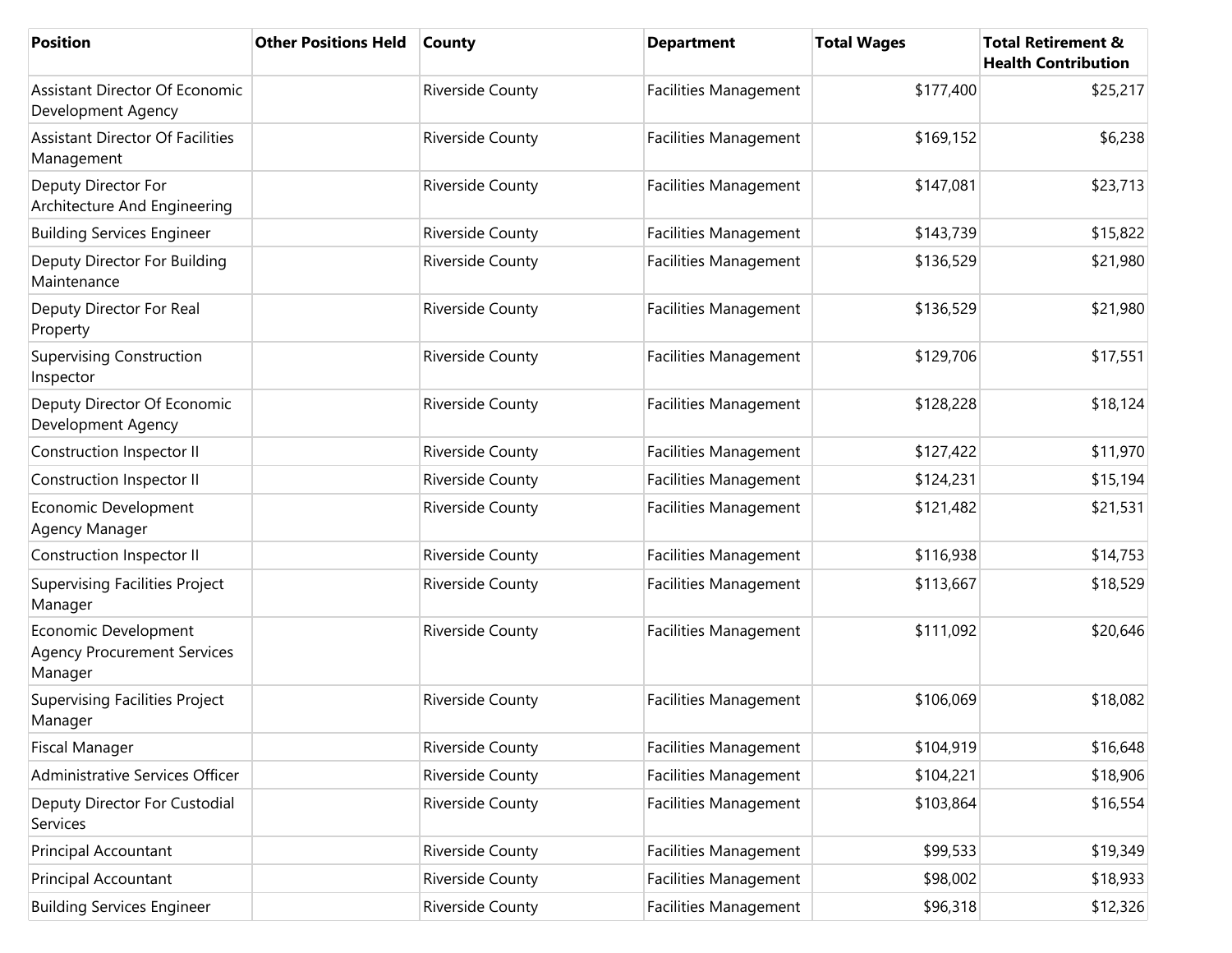| <b>Building Maintenance</b><br>Superintendent    | <b>Riverside County</b> | <b>Facilities Management</b> | \$94,733 | \$18,954 |
|--------------------------------------------------|-------------------------|------------------------------|----------|----------|
| Principal Accountant                             | <b>Riverside County</b> | Facilities Management        | \$94,649 | \$18,421 |
| Principal Development<br>Specialist              | Riverside County        | <b>Facilities Management</b> | \$94,077 | \$13,599 |
| Facilities Project Manager III                   | <b>Riverside County</b> | <b>Facilities Management</b> | \$92,243 | \$16,926 |
| Facilities Project Manager III                   | Riverside County        | Facilities Management        | \$92,243 | \$16,926 |
| <b>Supervising Facilities Project</b><br>Manager | Riverside County        | Facilities Management        | \$90,626 | \$16,784 |
| Economic Development<br>Agency Manager           | <b>Riverside County</b> | Facilities Management        | \$90,080 | \$18,852 |
| <b>Supervising Real Property</b><br>Agent        | <b>Riverside County</b> | <b>Facilities Management</b> | \$89,204 | \$13,144 |
| <b>Building Services Engineer</b>                | Riverside County        | Facilities Management        | \$88,769 | \$15,820 |
| Maintenance Plumber                              | Riverside County        | Facilities Management        | \$87,574 | \$14,845 |
| Senior Development Specialist                    | Riverside County        | Facilities Management        | \$87,559 | \$16,512 |
| <b>Building Services Engineer</b>                | Riverside County        | <b>Facilities Management</b> | \$87,310 | \$15,844 |
| <b>Building Maintenance</b><br>Superintendent    | Riverside County        | Facilities Management        | \$86,369 | \$18,267 |
| <b>Supervising Real Property</b><br>Agent        | Riverside County        | <b>Facilities Management</b> | \$85,758 | \$16,380 |
| Lead Air Conditioning<br>Mechanic                | <b>Riverside County</b> | Facilities Management        | \$84,845 | \$15,527 |
| <b>Supervising Facilities Project</b><br>Manager | <b>Riverside County</b> | <b>Facilities Management</b> | \$84,452 | \$16,269 |
| <b>Building Services Engineer</b>                | Riverside County        | Facilities Management        | \$83,544 | \$14,469 |
| Facilities Project Manager II                    | Riverside County        | <b>Facilities Management</b> | \$83,418 | \$16,146 |
| <b>Building Services Engineer</b>                | Riverside County        | Facilities Management        | \$83,047 | \$12,326 |
| <b>Building Services Engineer</b>                | Riverside County        | <b>Facilities Management</b> | \$81,551 | \$15,938 |
| Senior Development Specialist                    | Riverside County        | <b>Facilities Management</b> | \$81,442 | \$12,454 |
| <b>Building Services Engineer</b>                | Riverside County        | <b>Facilities Management</b> | \$81,317 | \$15,946 |
| <b>Custodial Services</b><br>Superintendent      | Riverside County        | Facilities Management        | \$80,578 | \$17,787 |
| <b>Building Services Engineer</b>                | Riverside County        | <b>Facilities Management</b> | \$80,478 | \$14,797 |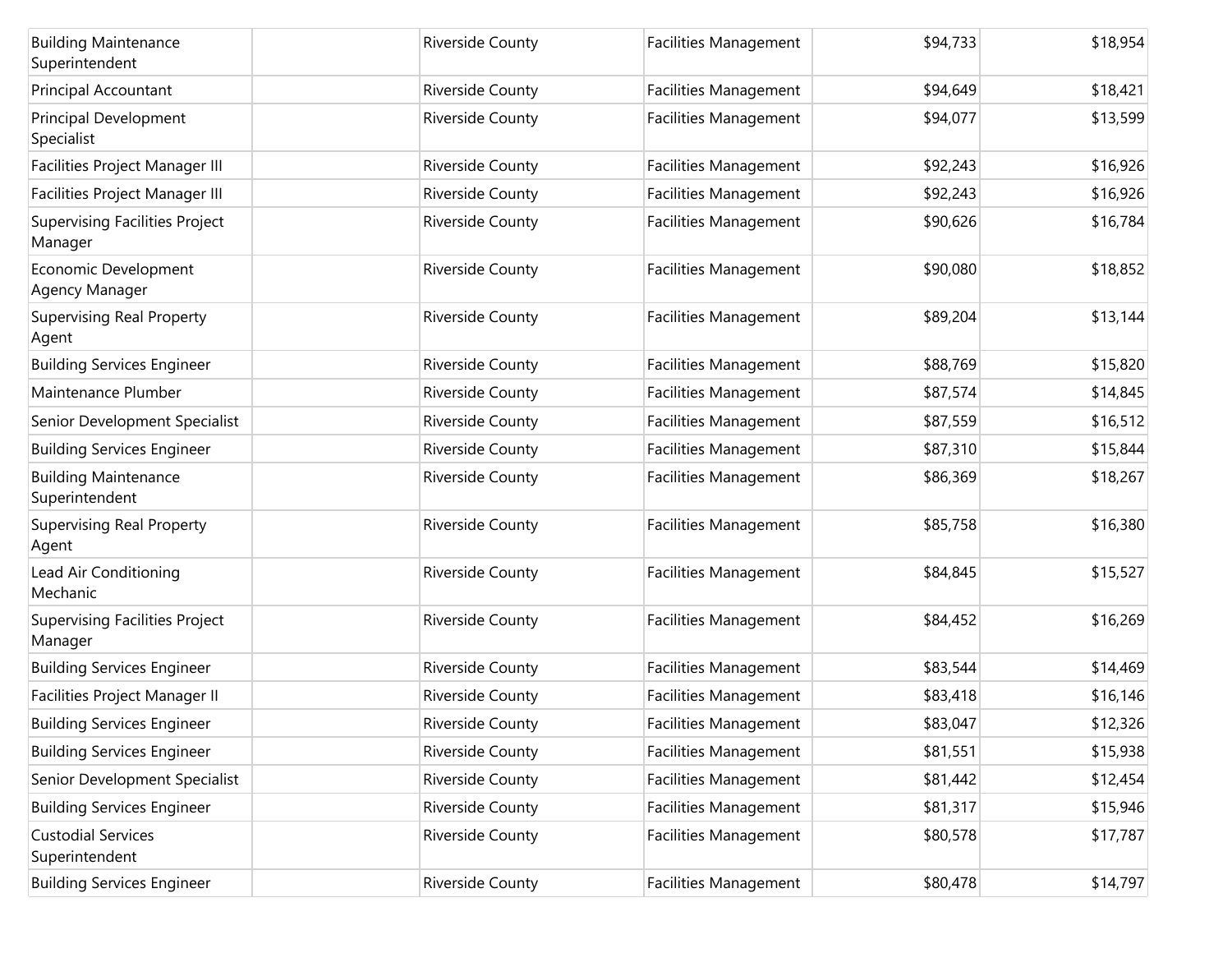| Senior Real Property Agent                    | Riverside County        | <b>Facilities Management</b> | \$80,317 | \$15,910 |
|-----------------------------------------------|-------------------------|------------------------------|----------|----------|
| Senior Real Property Agent                    | Riverside County        | <b>Facilities Management</b> | \$80,317 | \$15,910 |
| Air Conditioning Mechanic                     | Riverside County        | <b>Facilities Management</b> | \$79,600 | \$14,846 |
| Administrative Services Officer               | Riverside County        | <b>Facilities Management</b> | \$78,637 | \$17,873 |
| Senior Real Property Agent                    | Riverside County        | <b>Facilities Management</b> | \$78,310 | \$12,256 |
| <b>Lead Maintenance Services</b><br>Mechanic  | Riverside County        | <b>Facilities Management</b> | \$77,189 | \$14,463 |
| <b>Supervising Accountant</b>                 | Riverside County        | <b>Facilities Management</b> | \$76,400 | \$15,488 |
| <b>Administrative Services</b><br>Supervisor  | Riverside County        | <b>Facilities Management</b> | \$76,146 | \$15,555 |
| Lead Maintenance Plumber                      | Riverside County        | <b>Facilities Management</b> | \$75,848 | \$11,300 |
| Lead Maintenance Services<br>Mechanic         | Riverside County        | <b>Facilities Management</b> | \$75,813 | \$14,571 |
| Maintenance Plumber                           | Riverside County        | <b>Facilities Management</b> | \$73,876 | \$14,870 |
| <b>Building Maintenance</b><br>Superintendent | Riverside County        | <b>Facilities Management</b> | \$73,424 | \$17,429 |
| Lead Air Conditioning<br>Mechanic             | Riverside County        | <b>Facilities Management</b> | \$73,156 | \$15,013 |
| <b>Building Services Engineer</b>             | Riverside County        | <b>Facilities Management</b> | \$73,036 | \$14,908 |
| Real Property Agent III                       | Riverside County        | <b>Facilities Management</b> | \$73,012 | \$15,288 |
| Real Property Agent III                       | Riverside County        | <b>Facilities Management</b> | \$73,012 | \$15,288 |
| Real Property Agent III                       | <b>Riverside County</b> | <b>Facilities Management</b> | \$73,011 | \$15,288 |
| Maintenance Electrician                       | Riverside County        | <b>Facilities Management</b> | \$72,994 | \$14,588 |
| Lead Maintenance Electrician                  | <b>Riverside County</b> | <b>Facilities Management</b> | \$72,926 | \$15,234 |
| Air Conditioning Mechanic                     | Riverside County        | <b>Facilities Management</b> | \$72,185 | \$14,639 |
| <b>Building Maintenance</b><br>Mechanic       | Riverside County        | <b>Facilities Management</b> | \$72,163 | \$13,887 |
| Lead Maintenance Plumber                      | Riverside County        | <b>Facilities Management</b> | \$71,935 | \$11,226 |
| <b>Building Maintenance</b><br>Mechanic       | Riverside County        | <b>Facilities Management</b> | \$71,781 | \$13,566 |
| Senior Accountant                             | Riverside County        | <b>Facilities Management</b> | \$71,501 | \$11,663 |
| Development Specialist III                    | Riverside County        | <b>Facilities Management</b> | \$71,157 | \$15,107 |
| <b>Building Maintenance</b><br>Mechanic       | Riverside County        | <b>Facilities Management</b> | \$70,728 | \$13,896 |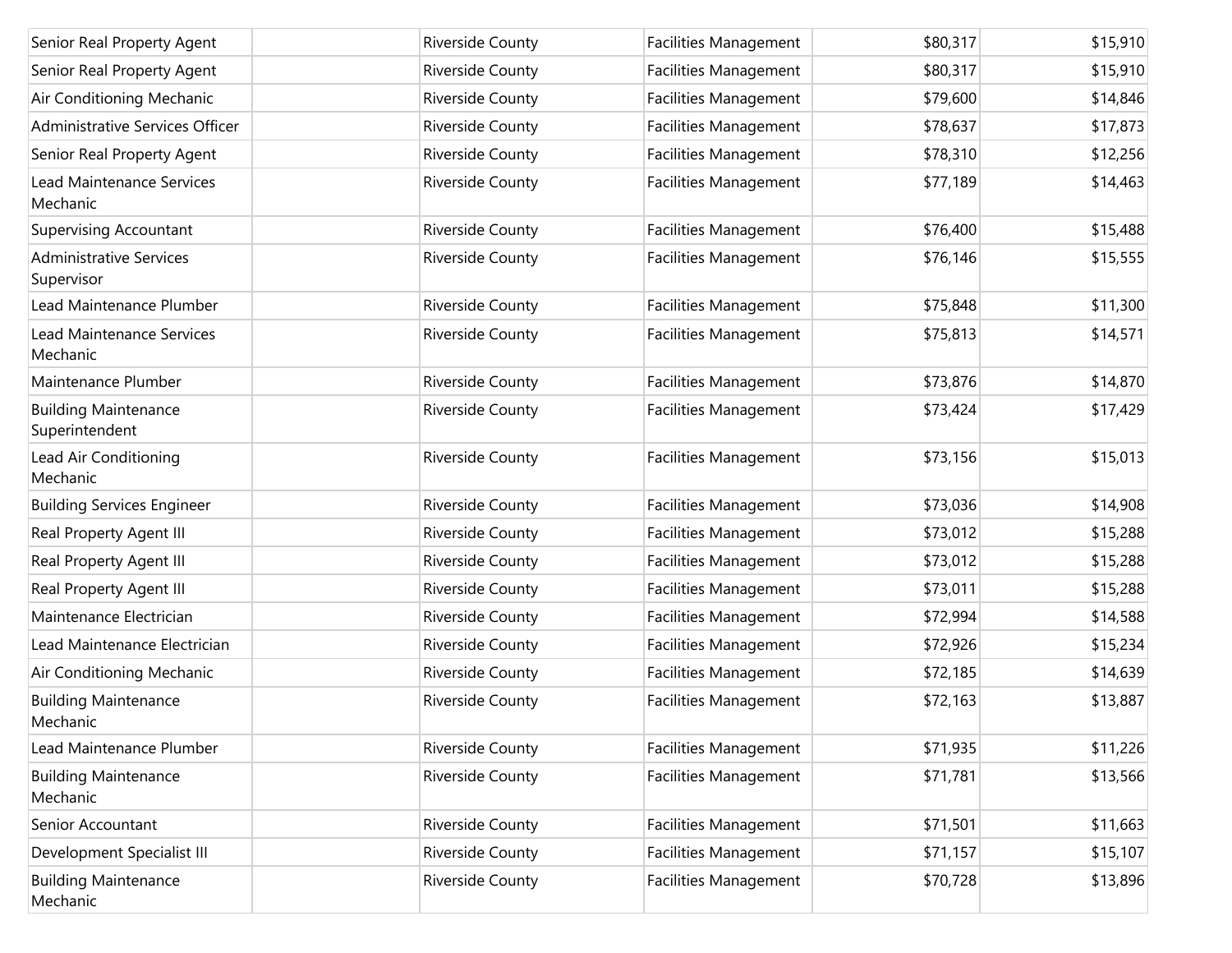| Lead Maintenance Electrician                        | Riverside County        | <b>Facilities Management</b> | \$70,397 | \$11,435 |
|-----------------------------------------------------|-------------------------|------------------------------|----------|----------|
| Facilities Project Manager III                      | Riverside County        | Facilities Management        | \$70,063 | \$15,038 |
| Facilities Project Manager III                      | Riverside County        | <b>Facilities Management</b> | \$70,013 | \$15,038 |
| Supervising Parking/Ordinance<br>Operations Officer | Riverside County        | <b>Facilities Management</b> | \$69,082 | \$13,522 |
| <b>Building Maintenance</b><br>Mechanic             | <b>Riverside County</b> | <b>Facilities Management</b> | \$68,492 | \$13,892 |
| Maintenance Plumber                                 | Riverside County        | Facilities Management        | \$67,971 | \$13,742 |
| <b>Building Services Engineer</b>                   | Riverside County        | <b>Facilities Management</b> | \$67,794 | \$14,297 |
| Maintenance Plumber                                 | Riverside County        | Facilities Management        | \$67,498 | \$14,767 |
| Administrative Services Analyst                     | Riverside County        | Facilities Management        | \$67,428 | \$14,735 |
| Air Conditioning Mechanic                           | Riverside County        | Facilities Management        | \$67,380 | \$14,249 |
| Facilities Project Manager II                       | Riverside County        | <b>Facilities Management</b> | \$67,176 | \$14,776 |
| Maintenance Electrician                             | Riverside County        | Facilities Management        | \$67,175 | \$14,131 |
| Air Conditioning Mechanic                           | Riverside County        | <b>Facilities Management</b> | \$66,743 | \$14,804 |
| <b>Building Maintenance</b><br>Mechanic             | Riverside County        | <b>Facilities Management</b> | \$66,734 | \$13,886 |
| <b>Building Maintenance</b><br>Mechanic             | <b>Riverside County</b> | <b>Facilities Management</b> | \$66,362 | \$13,899 |
| Facilities Energy Management<br>Coordinator         | <b>Riverside County</b> | <b>Facilities Management</b> | \$66,243 | \$14,707 |
| Maintenance Electrician                             | Riverside County        | Facilities Management        | \$66,135 | \$10,378 |
| <b>Lead Maintenance Services</b><br>Mechanic        | Riverside County        | <b>Facilities Management</b> | \$66,020 | \$14,433 |
| Air Conditioning Mechanic                           | Riverside County        | <b>Facilities Management</b> | \$65,810 | \$14,738 |
| Maintenance Electrician                             | Riverside County        | <b>Facilities Management</b> | \$65,498 | \$14,620 |
| Administrative Services Analyst                     | Riverside County        | <b>Facilities Management</b> | \$65,395 | \$11,144 |
| <b>Building Maintenance</b><br>Mechanic             | <b>Riverside County</b> | <b>Facilities Management</b> | \$65,335 | \$13,702 |
| <b>Lead Maintenance Services</b><br>Mechanic        | Riverside County        | <b>Facilities Management</b> | \$65,241 | \$14,356 |
| Administrative Services Analyst<br>Ш                | Riverside County        | Facilities Management        | \$65,113 | \$14,507 |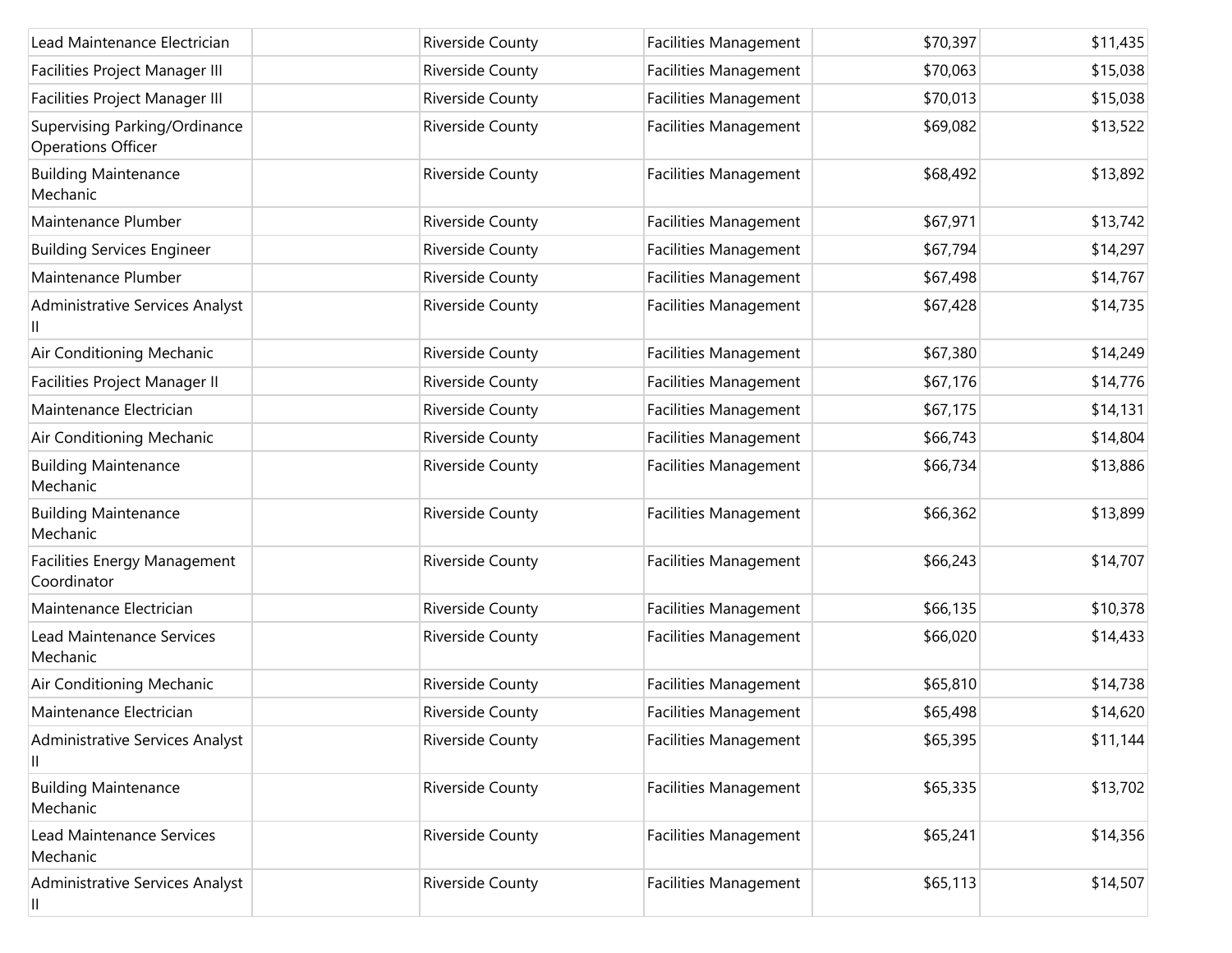| Maintenance Plumber                          | <b>Riverside County</b> | <b>Facilities Management</b> | \$65,067 | \$14,714 |
|----------------------------------------------|-------------------------|------------------------------|----------|----------|
| <b>Building Maintenance</b><br>Mechanic      | Riverside County        | <b>Facilities Management</b> | \$64,799 | \$13,838 |
| Maintenance Plumber                          | Riverside County        | Facilities Management        | \$64,765 | \$14,714 |
| Accountant II                                | Riverside County        | Facilities Management        | \$64,526 | \$14,404 |
| Air Conditioning Mechanic                    | Riverside County        | <b>Facilities Management</b> | \$64,208 | \$14,076 |
| Administrative Services Analyst              | Riverside County        | Facilities Management        | \$63,960 | \$14,521 |
| <b>Building Maintenance</b><br>Mechanic      | Riverside County        | Facilities Management        | \$63,842 | \$13,445 |
| Development Specialist III                   | Riverside County        | Facilities Management        | \$63,531 | \$14,477 |
| Maintenance Electrician                      | Riverside County        | Facilities Management        | \$63,419 | \$10,495 |
| Accountant II                                | Riverside County        | <b>Facilities Management</b> | \$63,215 | \$14,404 |
| <b>Lead Maintenance Services</b><br>Mechanic | Riverside County        | <b>Facilities Management</b> | \$63,199 | \$10,440 |
| <b>Building Maintenance</b><br>Mechanic      | Riverside County        | <b>Facilities Management</b> | \$63,092 | \$13,026 |
| Lead Maintenance Electrician                 | Riverside County        | Facilities Management        | \$62,912 | \$13,895 |
| Administrative Services Analyst              | Riverside County        | Facilities Management        | \$62,887 | \$14,424 |
| <b>Building Services Engineer</b>            | Riverside County        | Facilities Management        | \$62,813 | \$13,843 |
| Real Property Agent III                      | Riverside County        | Facilities Management        | \$62,745 | \$14,411 |
| Senior Real Property Agent                   | Riverside County        | Facilities Management        | \$62,627 | \$14,409 |
| <b>Executive Assistant II</b>                | Riverside County        | Facilities Management        | \$62,623 | \$13,043 |
| <b>Building Maintenance</b><br>Mechanic      | Riverside County        | Facilities Management        | \$62,119 | \$13,649 |
| Accountant II                                | Riverside County        | Facilities Management        | \$61,961 | \$14,267 |
| <b>Building Maintenance</b><br>Mechanic      | Riverside County        | <b>Facilities Management</b> | \$61,630 | \$9,359  |
| Real Property Agent II                       | Riverside County        | Facilities Management        | \$61,618 | \$10,826 |
| <b>Building Maintenance</b><br>Mechanic      | Riverside County        | Facilities Management        | \$61,459 | \$13,862 |
| Maintenance Plumber                          | Riverside County        | <b>Facilities Management</b> | \$61,211 | \$13,955 |
| Accountant II                                | Riverside County        | Facilities Management        | \$61,062 | \$14,278 |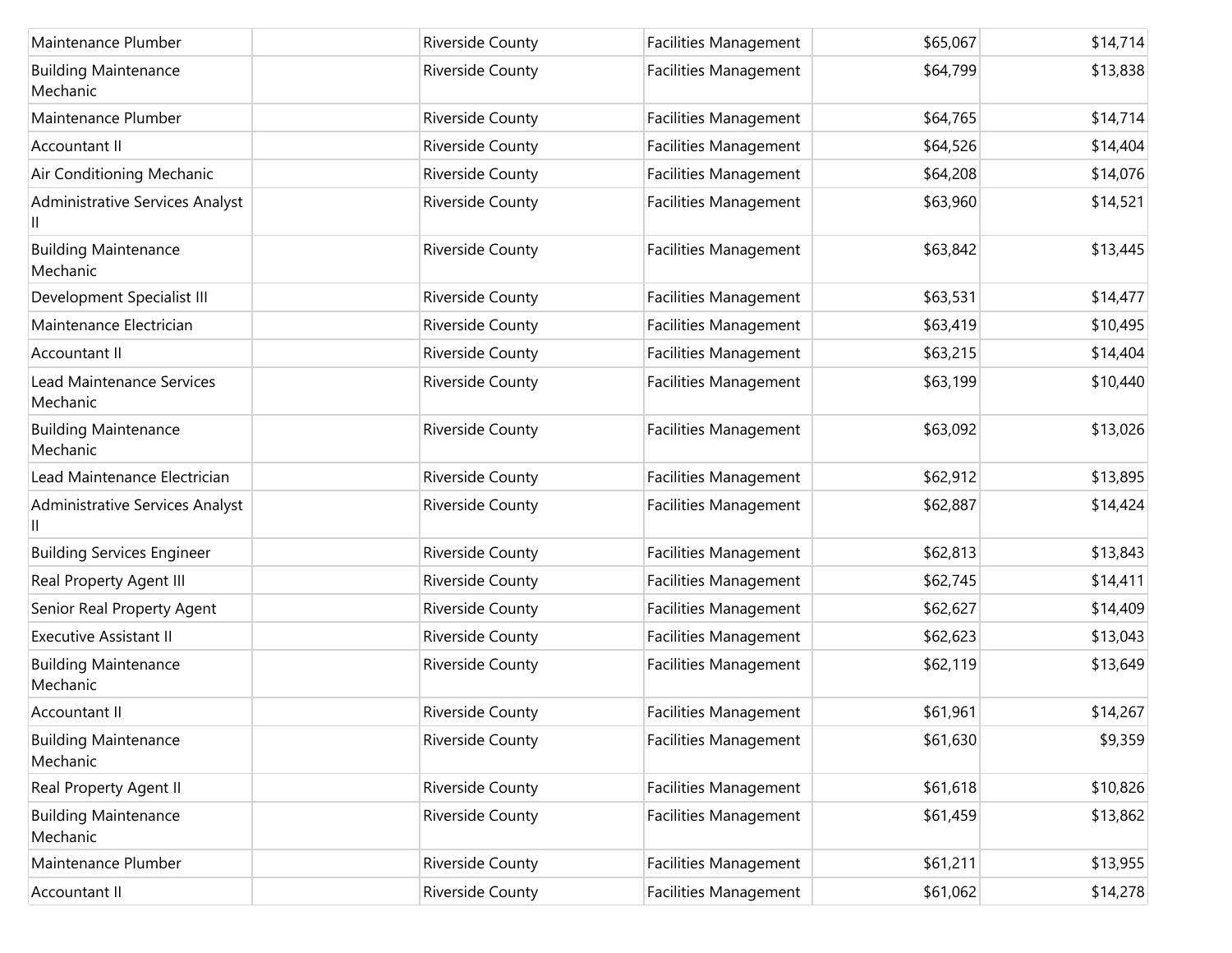| <b>Buyer II</b>                              | Riverside County        | <b>Facilities Management</b> | \$60,556 | \$14,222 |
|----------------------------------------------|-------------------------|------------------------------|----------|----------|
| Maintenance Plumber                          | Riverside County        | <b>Facilities Management</b> | \$59,853 | \$13,963 |
| Air Conditioning Mechanic                    | Riverside County        | <b>Facilities Management</b> | \$59,495 | \$13,821 |
| <b>Custodial Services</b><br>Superintendent  | Riverside County        | Facilities Management        | \$58,655 | \$15,978 |
| Administrative Services Analyst              | Riverside County        | <b>Facilities Management</b> | \$57,991 | \$13,981 |
| Air Conditioning Mechanic                    | Riverside County        | Facilities Management        | \$57,243 | \$14,121 |
| <b>Accounting Technician II</b>              | Riverside County        | Facilities Management        | \$57,008 | \$10,346 |
| Maintenance Electrician                      | Riverside County        | Facilities Management        | \$56,777 | \$13,580 |
| <b>Building Maintenance</b><br>Mechanic      | Riverside County        | Facilities Management        | \$56,679 | \$13,924 |
| Air Conditioning Mechanic                    | Riverside County        | Facilities Management        | \$56,563 | \$13,852 |
| Maintenance Electrician                      | <b>Riverside County</b> | Facilities Management        | \$56,463 | \$12,677 |
| Maintenance Plumber                          | Riverside County        | <b>Facilities Management</b> | \$56,455 | \$13,899 |
| <b>Lead Maintenance Services</b><br>Mechanic | Riverside County        | <b>Facilities Management</b> | \$56,097 | \$13,856 |
| Air Conditioning Mechanic                    | Riverside County        | Facilities Management        | \$55,998 | \$13,802 |
| <b>Building Maintenance</b><br>Mechanic      | Riverside County        | Facilities Management        | \$55,935 | \$13,894 |
| Air Conditioning Mechanic                    | Riverside County        | Facilities Management        | \$55,675 | \$13,806 |
| <b>Building Maintenance</b><br>Mechanic      | Riverside County        | Facilities Management        | \$55,652 | \$13,902 |
| Maintenance Electrician                      | Riverside County        | Facilities Management        | \$55,588 | \$13,464 |
| Maintenance Painter                          | Riverside County        | Facilities Management        | \$55,486 | \$13,066 |
| Accountant II                                | Riverside County        | Facilities Management        | \$54,831 | \$13,676 |
| Maintenance Plumber                          | Riverside County        | <b>Facilities Management</b> | \$54,592 | \$13,888 |
| <b>Executive Assistant I</b>                 | Riverside County        | <b>Facilities Management</b> | \$54,415 | \$15,812 |
| Maintenance Electrician                      | Riverside County        | <b>Facilities Management</b> | \$54,295 | \$13,853 |
| <b>Building Maintenance</b><br>Mechanic      | Riverside County        | <b>Facilities Management</b> | \$54,163 | \$4,539  |
| Administrative Services Analyst<br>Ш         | Riverside County        | Facilities Management        | \$54,127 | \$13,630 |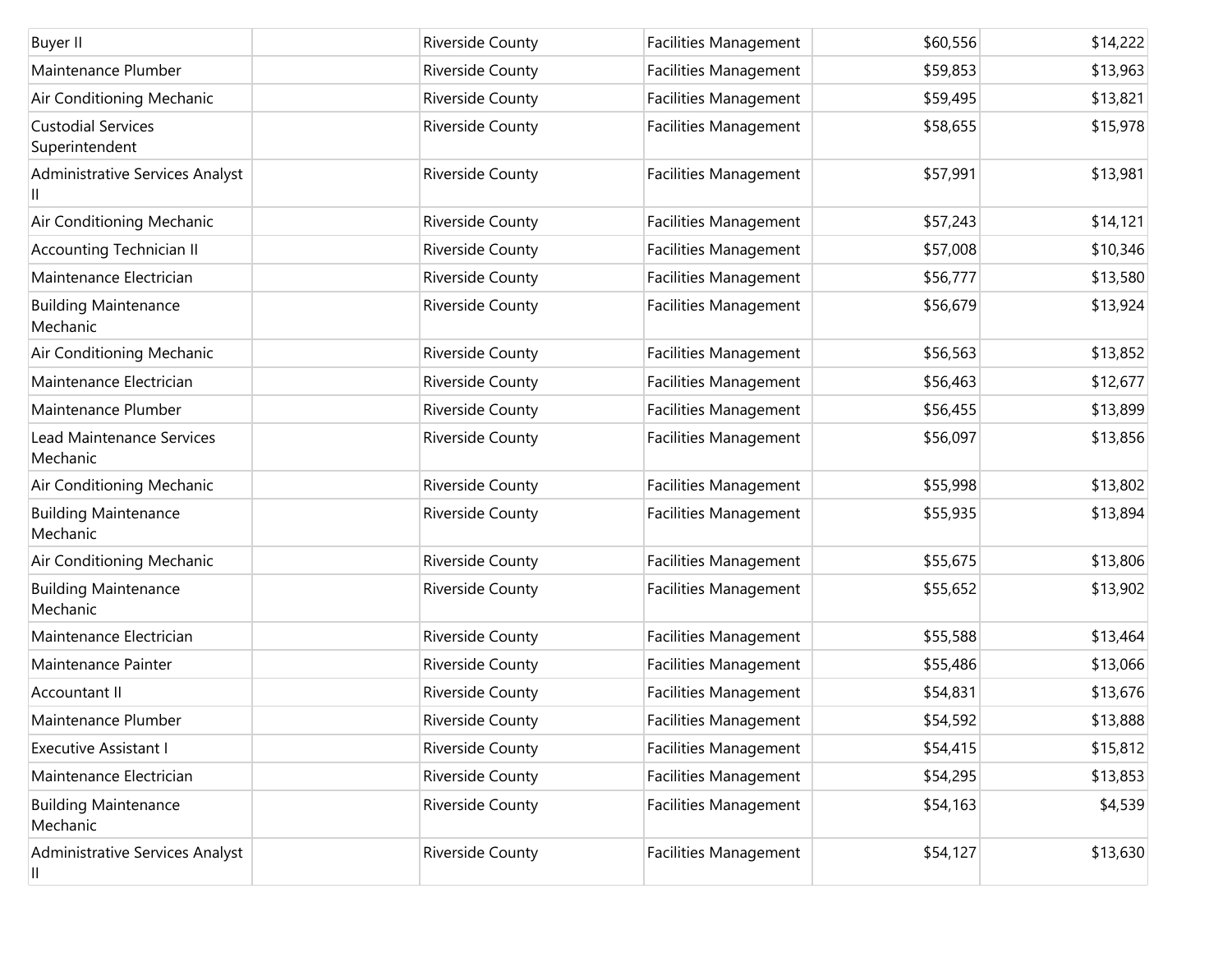| Senior Building Maintenance<br>Worker   | Riverside County        | <b>Facilities Management</b> | \$54,013 | \$9,214  |
|-----------------------------------------|-------------------------|------------------------------|----------|----------|
| Air Conditioning Mechanic               | Riverside County        | <b>Facilities Management</b> | \$53,709 | \$13,335 |
| <b>Accounting Technician I</b>          | Riverside County        | <b>Facilities Management</b> | \$53,648 | \$13,559 |
| Senior Development Specialist           | Riverside County        | <b>Facilities Management</b> | \$53,494 | \$7,284  |
| Grounds Crew Lead Worker                | Riverside County        | Facilities Management        | \$53,416 | \$13,789 |
| <b>Building Maintenance</b><br>Mechanic | Riverside County        | <b>Facilities Management</b> | \$52,864 | \$12,837 |
| Secretary II                            | Riverside County        | <b>Facilities Management</b> | \$52,305 | \$13,702 |
| Secretary II                            | Riverside County        | <b>Facilities Management</b> | \$52,039 | \$13,617 |
| Maintenance Plumber                     | Riverside County        | <b>Facilities Management</b> | \$51,718 | \$13,632 |
| Maintenance Plumber                     | Riverside County        | <b>Facilities Management</b> | \$51,704 | \$13,647 |
| Maintenance Electrician                 | Riverside County        | <b>Facilities Management</b> | \$51,376 | \$13,361 |
| Maintenance Carpenter                   | Riverside County        | <b>Facilities Management</b> | \$51,345 | \$13,560 |
| <b>Building Maintenance</b><br>Mechanic | Riverside County        | <b>Facilities Management</b> | \$51,243 | \$13,107 |
| <b>Building Maintenance Worker</b>      | Riverside County        | <b>Facilities Management</b> | \$50,935 | \$12,296 |
| Maintenance Electrician                 | Riverside County        | <b>Facilities Management</b> | \$50,862 | \$13,453 |
| Administrative Services Analyst         | Riverside County        | <b>Facilities Management</b> | \$50,769 | \$13,400 |
| <b>Building Maintenance</b><br>Mechanic | <b>Riverside County</b> | <b>Facilities Management</b> | \$50,337 | \$13,070 |
| Air Conditioning Mechanic               | Riverside County        | <b>Facilities Management</b> | \$49,843 | \$13,325 |
| Construction Inspector II               | Riverside County        | <b>Facilities Management</b> | \$49,772 | \$9,763  |
| Accountant II                           | Riverside County        | <b>Facilities Management</b> | \$49,631 | \$13,246 |
| Air Conditioning Mechanic               | Riverside County        | Facilities Management        | \$49,526 | \$13,462 |
| <b>Building Maintenance</b><br>Mechanic | Riverside County        | <b>Facilities Management</b> | \$49,442 | \$13,253 |
| <b>Custodial Supervisor</b>             | Riverside County        | <b>Facilities Management</b> | \$48,520 | \$9,647  |
| Secretary II                            | Riverside County        | <b>Facilities Management</b> | \$47,481 | \$13,269 |
| <b>Building Maintenance</b><br>Mechanic | Riverside County        | <b>Facilities Management</b> | \$47,322 | \$13,025 |
| Engineering Technician I                | Riverside County        | <b>Facilities Management</b> | \$47,319 | \$13,256 |
| Grounds Crew Lead Worker                | Riverside County        | <b>Facilities Management</b> | \$47,104 | \$13,246 |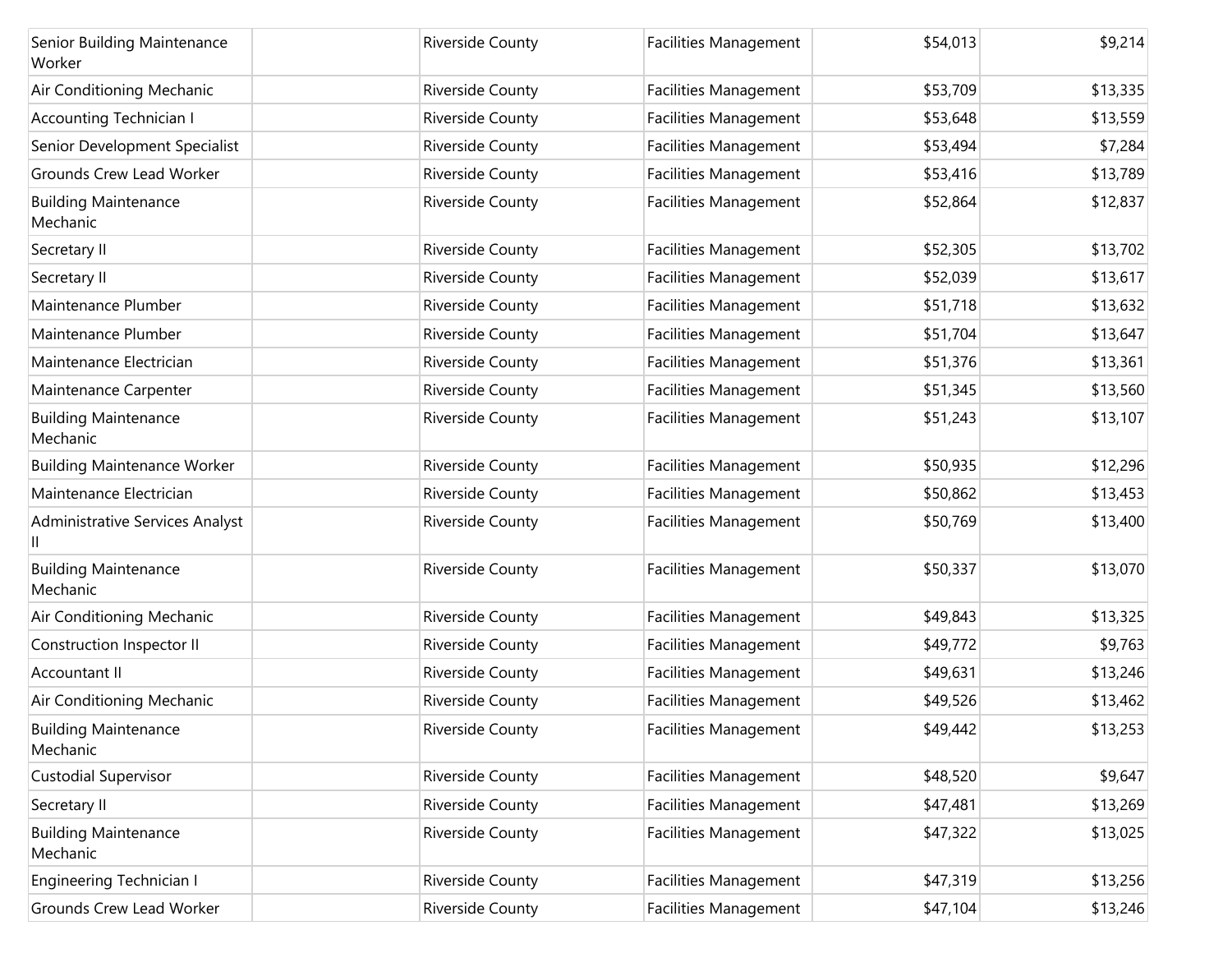| Mental Health Facility<br>Housekeeping Supervisor | Riverside County        | <b>Facilities Management</b> | \$47,103 | \$12,527 |
|---------------------------------------------------|-------------------------|------------------------------|----------|----------|
| <b>Supervising Accounting</b><br>Technician       | <b>Riverside County</b> | Facilities Management        | \$46,405 | \$12,952 |
| <b>Grounds Crew Lead Worker</b>                   | Riverside County        | Facilities Management        | \$46,235 | \$8,403  |
| Maintenance Electrician                           | Riverside County        | Facilities Management        | \$46,209 | \$13,152 |
| <b>Accounting Technician I</b>                    | Riverside County        | <b>Facilities Management</b> | \$46,166 | \$12,876 |
| Administrative Services Analyst                   | Riverside County        | <b>Facilities Management</b> | \$45,965 | \$12,928 |
| <b>Building Maintenance Worker</b>                | Riverside County        | Facilities Management        | \$45,913 | \$12,218 |
| <b>Building Maintenance Worker</b>                | Riverside County        | Facilities Management        | \$45,880 | \$12,285 |
| Administrative Services Analyst                   | Riverside County        | Facilities Management        | \$45,858 | \$12,972 |
| Secretary II                                      | Riverside County        | Facilities Management        | \$45,722 | \$13,118 |
| <b>Accounting Technician II</b>                   | Riverside County        | <b>Facilities Management</b> | \$45,702 | \$12,946 |
| <b>Building Maintenance</b><br>Mechanic           | Riverside County        | <b>Facilities Management</b> | \$45,511 | \$13,104 |
| Real Property Agent II                            | Riverside County        | Facilities Management        | \$45,249 | \$12,924 |
| <b>Custodial Supervisor</b>                       | Riverside County        | Facilities Management        | \$44,861 | \$12,890 |
| <b>Building Maintenance</b><br>Mechanic           | Riverside County        | Facilities Management        | \$44,585 | \$12,911 |
| Real Property Coordinator                         | Riverside County        | Facilities Management        | \$44,534 | \$13,044 |
| Real Property Agent II                            | Riverside County        | Facilities Management        | \$44,464 | \$12,855 |
| <b>Building Maintenance</b><br>Mechanic           | Riverside County        | <b>Facilities Management</b> | \$44,248 | \$12,709 |
| Parking/Ordinance<br>Enforcement Officer          | Riverside County        | Facilities Management        | \$43,195 | \$8,780  |
| Office Assistant III                              | <b>Riverside County</b> | <b>Facilities Management</b> | \$43,163 | \$12,917 |
| <b>Building Maintenance Worker</b>                | Riverside County        | Facilities Management        | \$42,944 | \$12,388 |
| Office Assistant III                              | Riverside County        | Facilities Management        | \$42,310 | \$12,844 |
| Parking/Ordinance<br><b>Enforcement Officer</b>   | Riverside County        | Facilities Management        | \$42,310 | \$12,844 |
| Parking/Ordinance<br>Enforcement Officer          | Riverside County        | <b>Facilities Management</b> | \$42,251 | \$12,825 |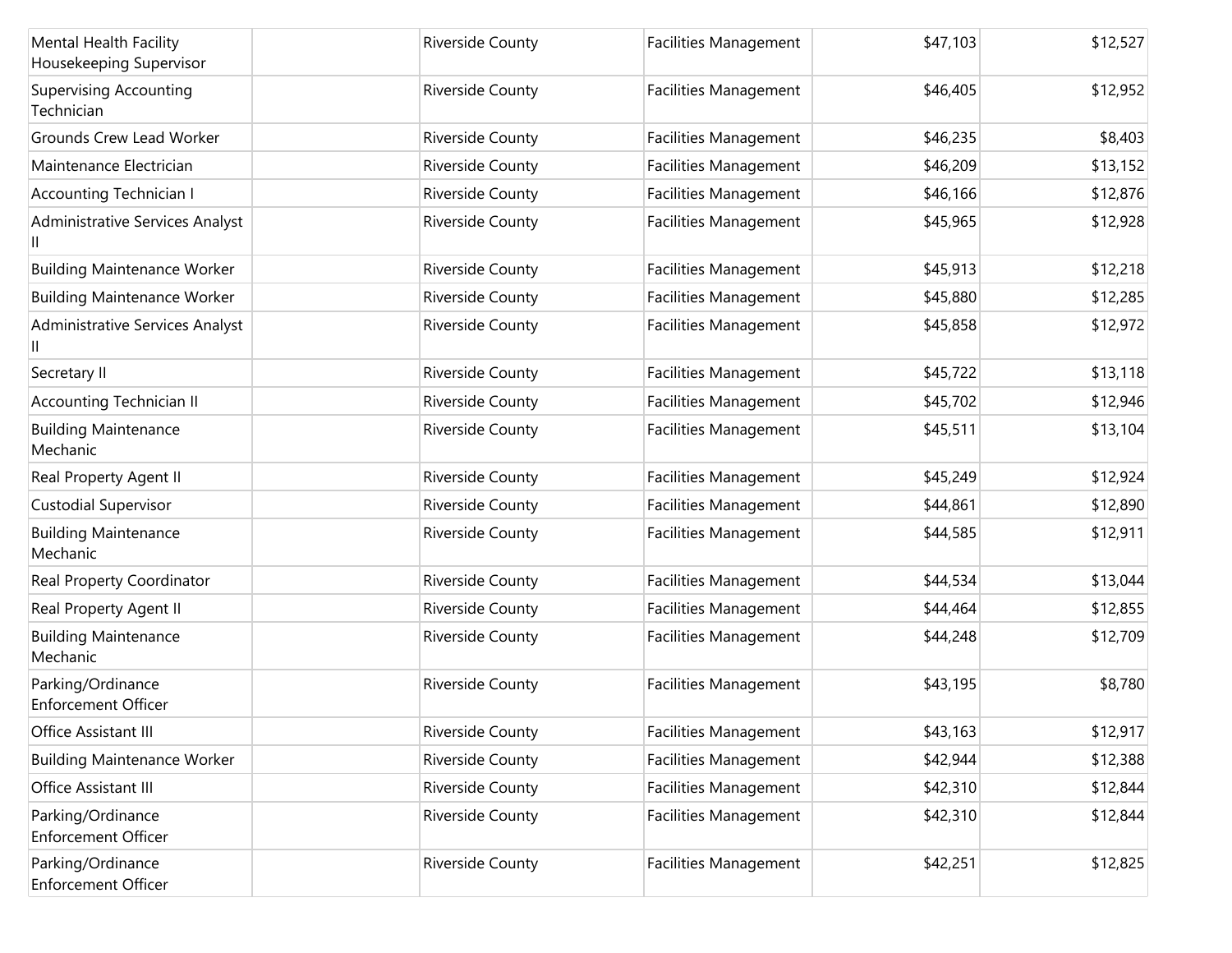| Grounds Worker                                    | Riverside County        | <b>Facilities Management</b> | \$41,882 | \$12,808 |
|---------------------------------------------------|-------------------------|------------------------------|----------|----------|
| Grounds Worker                                    | Riverside County        | <b>Facilities Management</b> | \$41,882 | \$12,808 |
| Mental Health Facility<br>Housekeeping Supervisor | Riverside County        | <b>Facilities Management</b> | \$41,838 | \$12,631 |
| Real Property Agent I                             | Riverside County        | Facilities Management        | \$41,652 | \$12,568 |
| Real Property Coordinator                         | Riverside County        | Facilities Management        | \$41,237 | \$12,760 |
| Senior Building Maintenance<br>Worker             | Riverside County        | Facilities Management        | \$41,042 | \$12,458 |
| Senior Building Maintenance<br>Worker             | Riverside County        | Facilities Management        | \$40,827 | \$12,716 |
| Storekeeper                                       | Riverside County        | <b>Facilities Management</b> | \$40,556 | \$12,700 |
| <b>Custodial Supervisor</b>                       | Riverside County        | Facilities Management        | \$40,490 | \$12,523 |
| Parking/Ordinance<br><b>Enforcement Officer</b>   | Riverside County        | Facilities Management        | \$40,219 | \$12,650 |
| Lead Custodian                                    | Riverside County        | Facilities Management        | \$39,088 | \$12,360 |
| Lead Custodian                                    | Riverside County        | Facilities Management        | \$38,849 | \$12,316 |
| Custodian                                         | Riverside County        | Facilities Management        | \$38,740 | \$12,301 |
| Lead Custodian                                    | Riverside County        | <b>Facilities Management</b> | \$38,708 | \$12,368 |
| Lead Custodian                                    | Riverside County        | Facilities Management        | \$38,619 | \$12,361 |
| Lead Custodian                                    | Riverside County        | <b>Facilities Management</b> | \$38,587 | \$12,358 |
| Lead Custodian                                    | Riverside County        | Facilities Management        | \$38,566 | \$12,357 |
| Lead Custodian                                    | Riverside County        | Facilities Management        | \$38,546 | \$5,580  |
| <b>Building Maintenance Worker</b>                | Riverside County        | Facilities Management        | \$38,539 | \$12,351 |
| Lead Custodian                                    | Riverside County        | <b>Facilities Management</b> | \$38,516 | \$12,352 |
| Lead Custodian                                    | Riverside County        | Facilities Management        | \$38,438 | \$12,207 |
| Real Property Coordinator                         | Riverside County        | Facilities Management        | \$38,432 | \$12,515 |
| Lead Custodian                                    | <b>Riverside County</b> | <b>Facilities Management</b> | \$38,260 | \$12,330 |
| Senior Accounting Assistant                       | Riverside County        | Facilities Management        | \$38,220 | \$12,447 |
| Parking/Ordinance<br>Enforcement Officer          | Riverside County        | Facilities Management        | \$38,031 | \$12,463 |
| <b>Building Maintenance Worker</b>                | Riverside County        | Facilities Management        | \$37,708 | \$12,429 |
| <b>Building Maintenance Worker</b>                | Riverside County        | Facilities Management        | \$37,570 | \$12,446 |
| Housekeeper                                       | Riverside County        | Facilities Management        | \$37,568 | \$12,305 |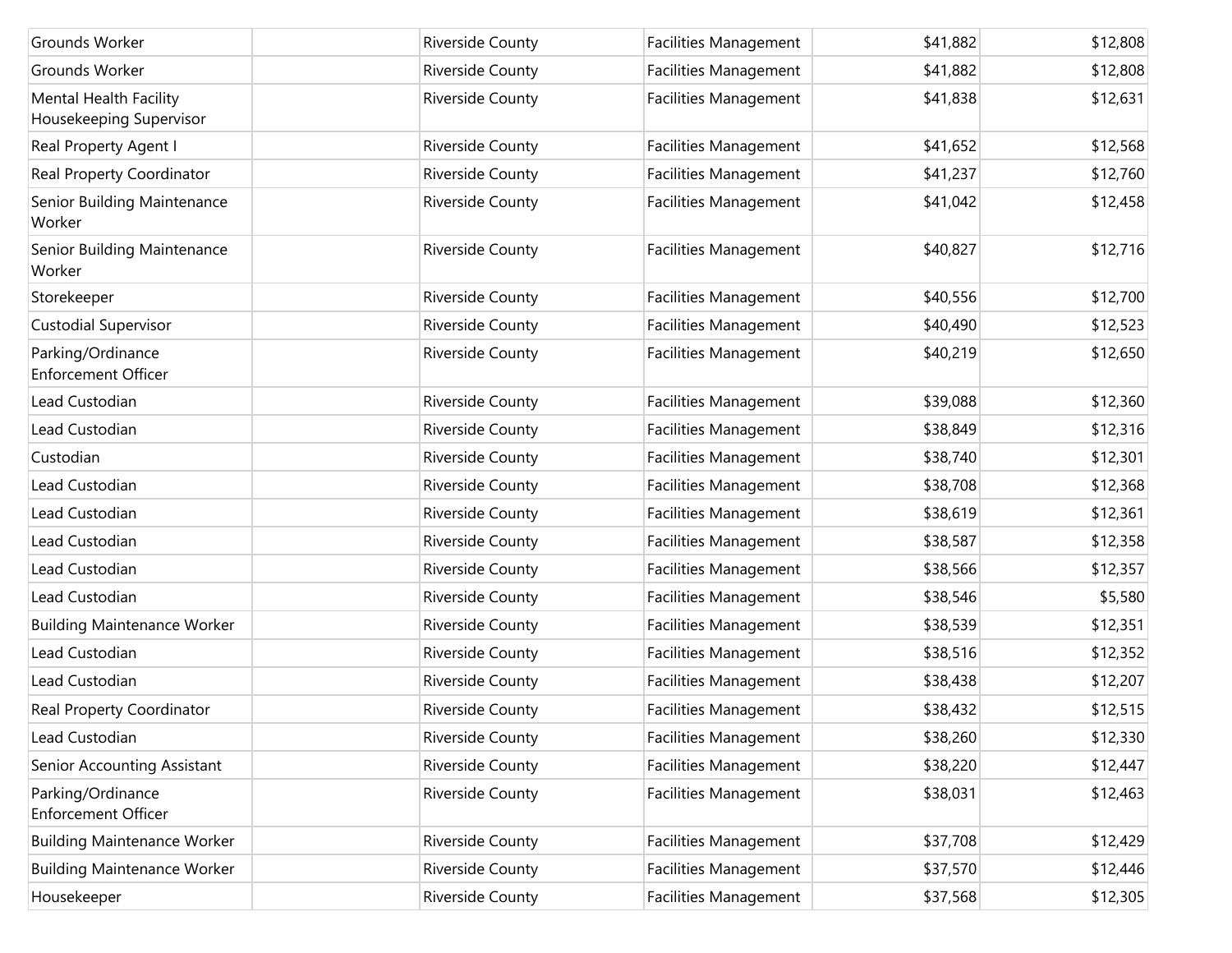| <b>Building Maintenance Worker</b> | <b>Riverside County</b> | <b>Facilities Management</b> | \$37,551 | \$12,361 |
|------------------------------------|-------------------------|------------------------------|----------|----------|
| Parking Attendant II               | Riverside County        | Facilities Management        | \$37,277 | \$12,416 |
| Storekeeper                        | Riverside County        | <b>Facilities Management</b> | \$36,794 | \$12,339 |
| <b>Custodial Supervisor</b>        | Riverside County        | Facilities Management        | \$36,735 | \$12,056 |
| Custodian                          | Riverside County        | <b>Facilities Management</b> | \$36,475 | \$12,348 |
| Custodian                          | Riverside County        | Facilities Management        | \$36,453 | \$12,346 |
| Custodian                          | Riverside County        | Facilities Management        | \$36,405 | \$12,342 |
| Custodian                          | Riverside County        | Facilities Management        | \$36,380 | \$12,340 |
| Custodian                          | Riverside County        | Facilities Management        | \$36,373 | \$12,339 |
| Custodian                          | Riverside County        | <b>Facilities Management</b> | \$36,356 | \$12,338 |
| Custodian                          | Riverside County        | <b>Facilities Management</b> | \$36,355 | \$12,338 |
| Custodian                          | Riverside County        | Facilities Management        | \$36,350 | \$12,337 |
| Custodian                          | Riverside County        | <b>Facilities Management</b> | \$36,344 | \$12,337 |
| Housekeeper                        | Riverside County        | Facilities Management        | \$36,338 | \$12,337 |
| Custodian                          | Riverside County        | Facilities Management        | \$36,336 | \$12,336 |
| Housekeeper                        | Riverside County        | Facilities Management        | \$36,333 | \$12,336 |
| Lead Custodian                     | Riverside County        | Facilities Management        | \$36,318 | \$8,663  |
| Custodian                          | Riverside County        | Facilities Management        | \$36,315 | \$12,335 |
| Custodian                          | Riverside County        | Facilities Management        | \$36,314 | \$12,334 |
| Custodian                          | Riverside County        | Facilities Management        | \$36,308 | \$12,334 |
| Custodian                          | Riverside County        | Facilities Management        | \$36,301 | \$8,539  |
| Housekeeper                        | Riverside County        | Facilities Management        | \$36,293 | \$12,332 |
| Custodian                          | Riverside County        | Facilities Management        | \$36,249 | \$12,329 |
| Custodian                          | Riverside County        | Facilities Management        | \$36,238 | \$12,327 |
| Custodian                          | Riverside County        | Facilities Management        | \$36,214 | \$12,326 |
| Custodian                          | Riverside County        | <b>Facilities Management</b> | \$36,201 | \$12,324 |
| Office Assistant III               | Riverside County        | <b>Facilities Management</b> | \$36,153 | \$12,300 |
| Custodian                          | Riverside County        | <b>Facilities Management</b> | \$36,116 | \$12,317 |
| <b>Custodial Supervisor</b>        | Riverside County        | <b>Facilities Management</b> | \$36,032 | \$12,061 |
| Custodian                          | Riverside County        | <b>Facilities Management</b> | \$35,987 | \$12,307 |
| Custodian                          | Riverside County        | <b>Facilities Management</b> | \$35,973 | \$12,285 |
| Custodian                          | Riverside County        | <b>Facilities Management</b> | \$35,942 | \$12,301 |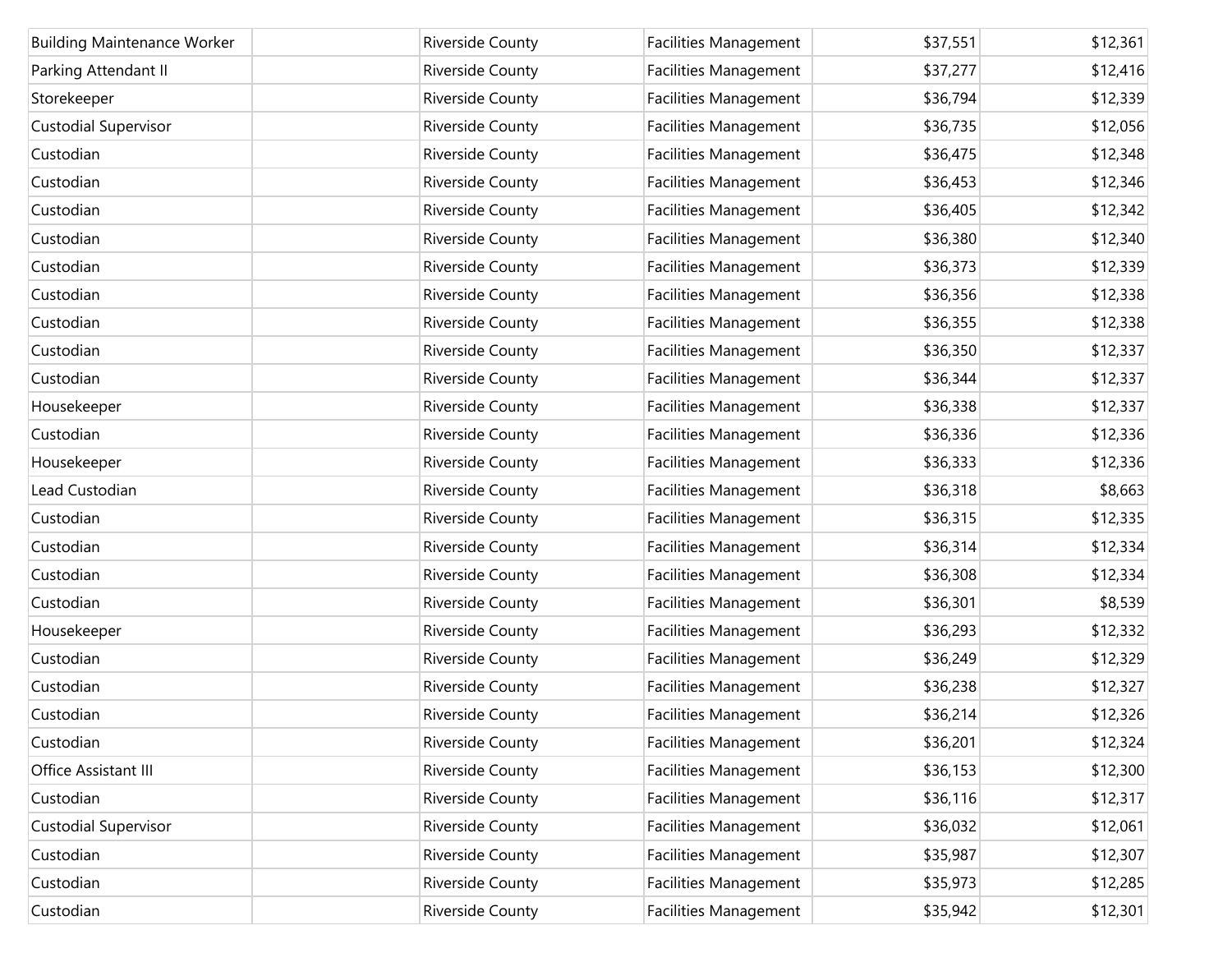| Custodian                          | Riverside County | <b>Facilities Management</b> | \$35,698 | \$8,143  |
|------------------------------------|------------------|------------------------------|----------|----------|
| Lead Custodian                     | Riverside County | Facilities Management        | \$35,635 | \$12,107 |
| Custodian                          | Riverside County | <b>Facilities Management</b> | \$35,570 | \$12,274 |
| Custodian                          | Riverside County | Facilities Management        | \$35,459 | \$12,254 |
| Custodian                          | Riverside County | <b>Facilities Management</b> | \$35,453 | \$12,261 |
| Custodian                          | Riverside County | Facilities Management        | \$35,405 | \$12,257 |
| Custodian                          | Riverside County | <b>Facilities Management</b> | \$35,405 | \$12,261 |
| <b>Building Maintenance Worker</b> | Riverside County | Facilities Management        | \$35,388 | \$12,130 |
| Housekeeper                        | Riverside County | Facilities Management        | \$35,214 | \$12,240 |
| Custodian                          | Riverside County | Facilities Management        | \$34,921 | \$8,081  |
| Custodian                          | Riverside County | Facilities Management        | \$34,884 | \$8,423  |
| <b>Building Maintenance Worker</b> | Riverside County | Facilities Management        | \$34,797 | \$9,244  |
| Custodian                          | Riverside County | <b>Facilities Management</b> | \$34,762 | \$12,208 |
| Parking Attendant I                | Riverside County | Facilities Management        | \$34,684 | \$12,195 |
| Grounds Worker                     | Riverside County | Facilities Management        | \$34,658 | \$11,994 |
| Grounds Worker                     | Riverside County | Facilities Management        | \$34,641 | \$12,179 |
| Lead Custodian                     | Riverside County | Facilities Management        | \$34,557 | \$12,018 |
| <b>Building Maintenance Worker</b> | Riverside County | Facilities Management        | \$34,379 | \$11,920 |
| Grounds Worker                     | Riverside County | <b>Facilities Management</b> | \$34,351 | \$12,160 |
| <b>Custodial Supervisor</b>        | Riverside County | Facilities Management        | \$34,129 | \$11,973 |
| Office Assistant III               | Riverside County | Facilities Management        | \$33,963 | \$12,082 |
| Grounds Worker                     | Riverside County | Facilities Management        | \$33,802 | \$12,120 |
| Custodian                          | Riverside County | <b>Facilities Management</b> | \$33,692 | \$7,964  |
| Housekeeper                        | Riverside County | Facilities Management        | \$33,680 | \$12,030 |
| Custodian                          | Riverside County | <b>Facilities Management</b> | \$33,630 | \$12,106 |
| Grounds Worker                     | Riverside County | <b>Facilities Management</b> | \$33,603 | \$12,074 |
| <b>Building Maintenance Worker</b> | Riverside County | Facilities Management        | \$33,473 | \$9,244  |
| Custodian                          | Riverside County | Facilities Management        | \$33,409 | \$12,078 |
| Grounds Worker                     | Riverside County | Facilities Management        | \$33,355 | \$12,084 |
| Real Property Coordinator          | Riverside County | Facilities Management        | \$33,336 | \$11,876 |
| Custodian                          | Riverside County | Facilities Management        | \$33,254 | \$12,078 |
| Grounds Worker                     | Riverside County | <b>Facilities Management</b> | \$33,225 | \$12,074 |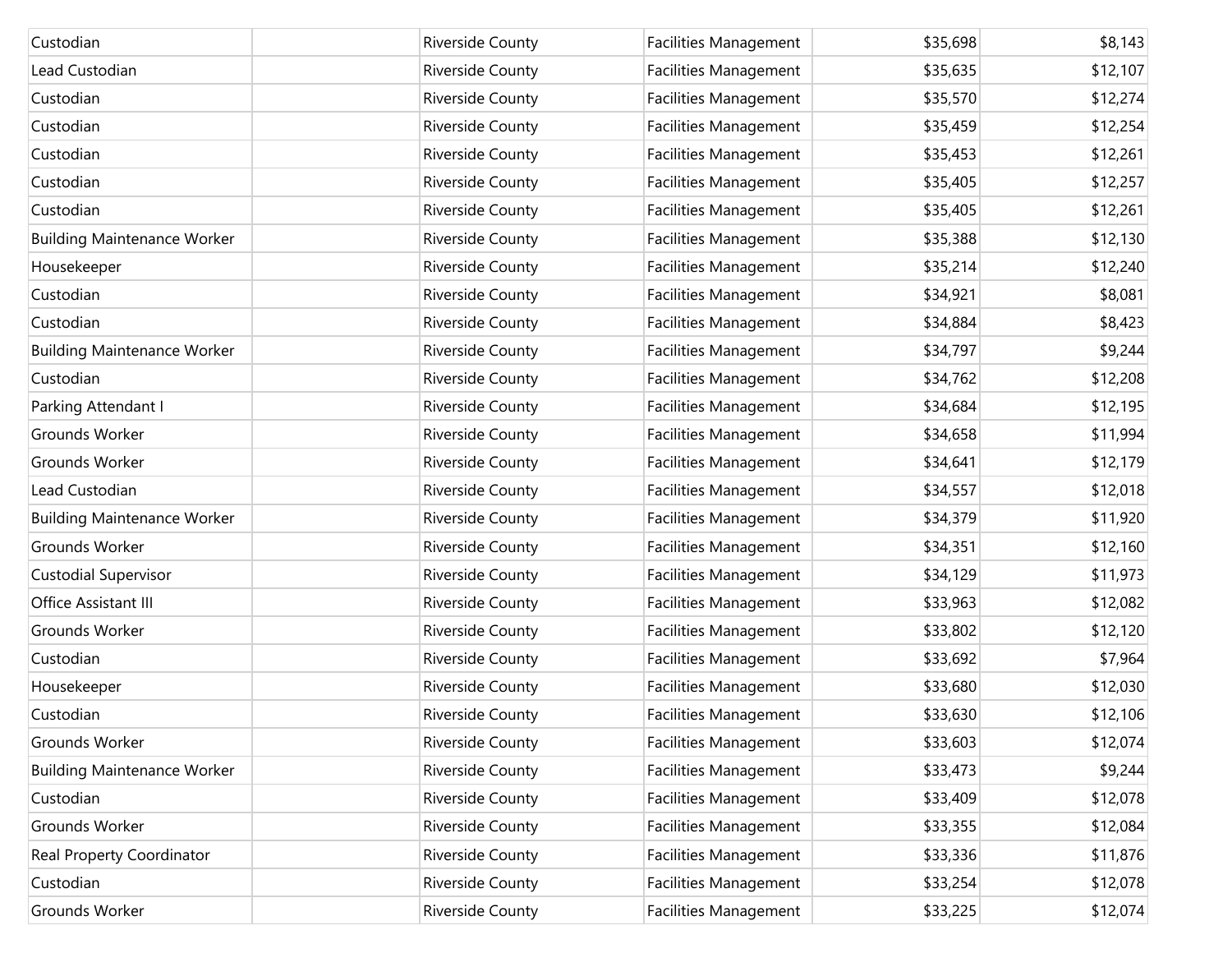| Custodian                                    | Riverside County | <b>Facilities Management</b> | \$33,203 | \$12,026 |
|----------------------------------------------|------------------|------------------------------|----------|----------|
| Grounds Worker                               | Riverside County | Facilities Management        | \$33,187 | \$12,032 |
| Office Assistant III                         | Riverside County | <b>Facilities Management</b> | \$33,123 | \$12,055 |
| <b>Lead Maintenance Services</b><br>Mechanic | Riverside County | <b>Facilities Management</b> | \$33,050 | \$8,679  |
| Lead Custodian                               | Riverside County | Facilities Management        | \$32,975 | \$11,879 |
| Custodian                                    | Riverside County | Facilities Management        | \$32,917 | \$11,653 |
| Grounds Worker                               | Riverside County | <b>Facilities Management</b> | \$32,708 | \$11,994 |
| Housekeeper                                  | Riverside County | Facilities Management        | \$32,649 | \$11,997 |
| Grounds Worker                               | Riverside County | <b>Facilities Management</b> | \$32,607 | \$12,023 |
| Grounds Worker                               | Riverside County | Facilities Management        | \$32,541 | \$12,017 |
| Parking Attendant II                         | Riverside County | <b>Facilities Management</b> | \$32,355 | \$11,975 |
| Custodian                                    | Riverside County | Facilities Management        | \$32,051 | \$11,975 |
| <b>Building Maintenance Worker</b>           | Riverside County | <b>Facilities Management</b> | \$31,901 | \$11,956 |
| <b>Building Maintenance Worker</b>           | Riverside County | Facilities Management        | \$31,742 | \$11,916 |
| Grounds Worker                               | Riverside County | <b>Facilities Management</b> | \$31,665 | \$9,244  |
| Custodian                                    | Riverside County | Facilities Management        | \$31,651 | \$11,944 |
| Housekeeper                                  | Riverside County | <b>Facilities Management</b> | \$31,599 | \$11,892 |
| Lead Custodian                               | Riverside County | Facilities Management        | \$31,522 | \$11,662 |
| Lead Custodian                               | Riverside County | <b>Facilities Management</b> | \$31,436 | \$11,754 |
| Custodian                                    | Riverside County | Facilities Management        | \$31,008 | \$11,857 |
| Housekeeper                                  | Riverside County | <b>Facilities Management</b> | \$31,007 | \$11,737 |
| Lead Custodian                               | Riverside County | Facilities Management        | \$30,953 | \$11,707 |
| Custodian                                    | Riverside County | <b>Facilities Management</b> | \$30,790 | \$11,866 |
| Supervising Office Assistant II              | Riverside County | Facilities Management        | \$30,769 | \$6,264  |
| Custodian                                    | Riverside County | <b>Facilities Management</b> | \$30,583 | \$11,849 |
| Custodian                                    | Riverside County | Facilities Management        | \$30,579 | \$11,850 |
| Grounds Worker                               | Riverside County | Facilities Management        | \$30,534 | \$9,244  |
| Custodian                                    | Riverside County | Facilities Management        | \$30,309 | \$11,788 |
| Housekeeper                                  | Riverside County | <b>Facilities Management</b> | \$30,000 | \$11,775 |
| <b>Building Maintenance Worker</b>           | Riverside County | <b>Facilities Management</b> | \$29,959 | \$11,789 |
| Custodian                                    | Riverside County | <b>Facilities Management</b> | \$29,932 | \$11,795 |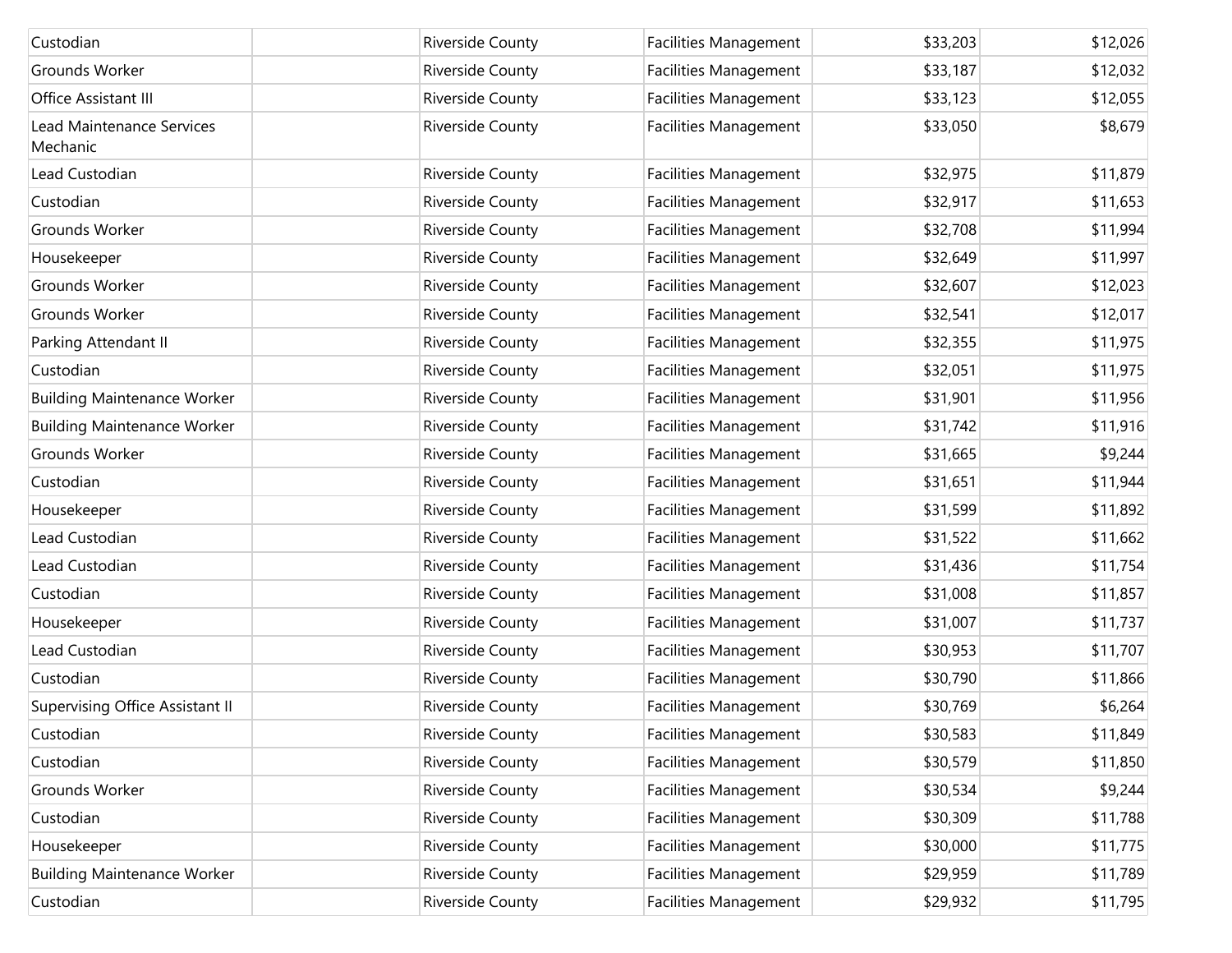| Custodian                               | <b>Riverside County</b> | <b>Facilities Management</b> | \$29,916 | \$11,793 |
|-----------------------------------------|-------------------------|------------------------------|----------|----------|
| Parking Attendant I                     | Riverside County        | Facilities Management        | \$29,907 | \$11,793 |
| Custodian                               | Riverside County        | <b>Facilities Management</b> | \$29,870 | \$11,790 |
| Custodian                               | Riverside County        | <b>Facilities Management</b> | \$29,836 | \$11,787 |
| Lead Custodian                          | Riverside County        | <b>Facilities Management</b> | \$29,827 | \$11,615 |
| Lead Custodian                          | Riverside County        | <b>Facilities Management</b> | \$29,715 | \$11,603 |
| Custodian                               | Riverside County        | <b>Facilities Management</b> | \$29,551 | \$11,764 |
| Custodian                               | Riverside County        | <b>Facilities Management</b> | \$29,550 | \$11,763 |
| Custodian                               | Riverside County        | <b>Facilities Management</b> | \$29,454 | \$11,754 |
| <b>Building Maintenance</b><br>Mechanic | Riverside County        | <b>Facilities Management</b> | \$29,410 | \$11,659 |
| Grounds Worker                          | Riverside County        | <b>Facilities Management</b> | \$29,395 | \$11,750 |
| Custodian                               | Riverside County        | Facilities Management        | \$29,319 | \$11,740 |
| Custodian                               | Riverside County        | <b>Facilities Management</b> | \$29,284 | \$11,726 |
| Lead Custodian                          | Riverside County        | <b>Facilities Management</b> | \$29,178 | \$11,560 |
| <b>Accounting Technician I</b>          | Riverside County        | <b>Facilities Management</b> | \$29,143 | \$3,081  |
| Custodian                               | Riverside County        | Facilities Management        | \$29,127 | \$11,730 |
| Grounds Worker                          | Riverside County        | <b>Facilities Management</b> | \$29,050 | \$9,244  |
| Grounds Worker                          | Riverside County        | Facilities Management        | \$28,941 | \$11,664 |
| Custodian                               | Riverside County        | <b>Facilities Management</b> | \$28,874 | \$11,704 |
| Custodian                               | Riverside County        | <b>Facilities Management</b> | \$28,873 | \$11,699 |
| Custodian                               | Riverside County        | <b>Facilities Management</b> | \$28,786 | \$11,697 |
| Lead Custodian                          | Riverside County        | <b>Facilities Management</b> | \$28,716 | \$11,485 |
| Custodian                               | Riverside County        | <b>Facilities Management</b> | \$28,594 | \$11,655 |
| Custodian                               | Riverside County        | <b>Facilities Management</b> | \$28,481 | \$11,671 |
| Custodian                               | Riverside County        | <b>Facilities Management</b> | \$28,454 | \$11,668 |
| Secretary I                             | Riverside County        | <b>Facilities Management</b> | \$28,428 | \$7,883  |
| Custodian                               | Riverside County        | Facilities Management        | \$28,350 | \$11,660 |
| Custodian                               | Riverside County        | <b>Facilities Management</b> | \$28,339 | \$11,656 |
| <b>Building Maintenance Worker</b>      | Riverside County        | <b>Facilities Management</b> | \$28,326 | \$7,703  |
| Custodian                               | Riverside County        | <b>Facilities Management</b> | \$28,289 | \$11,654 |
| Custodian                               | Riverside County        | <b>Facilities Management</b> | \$28,210 | \$11,643 |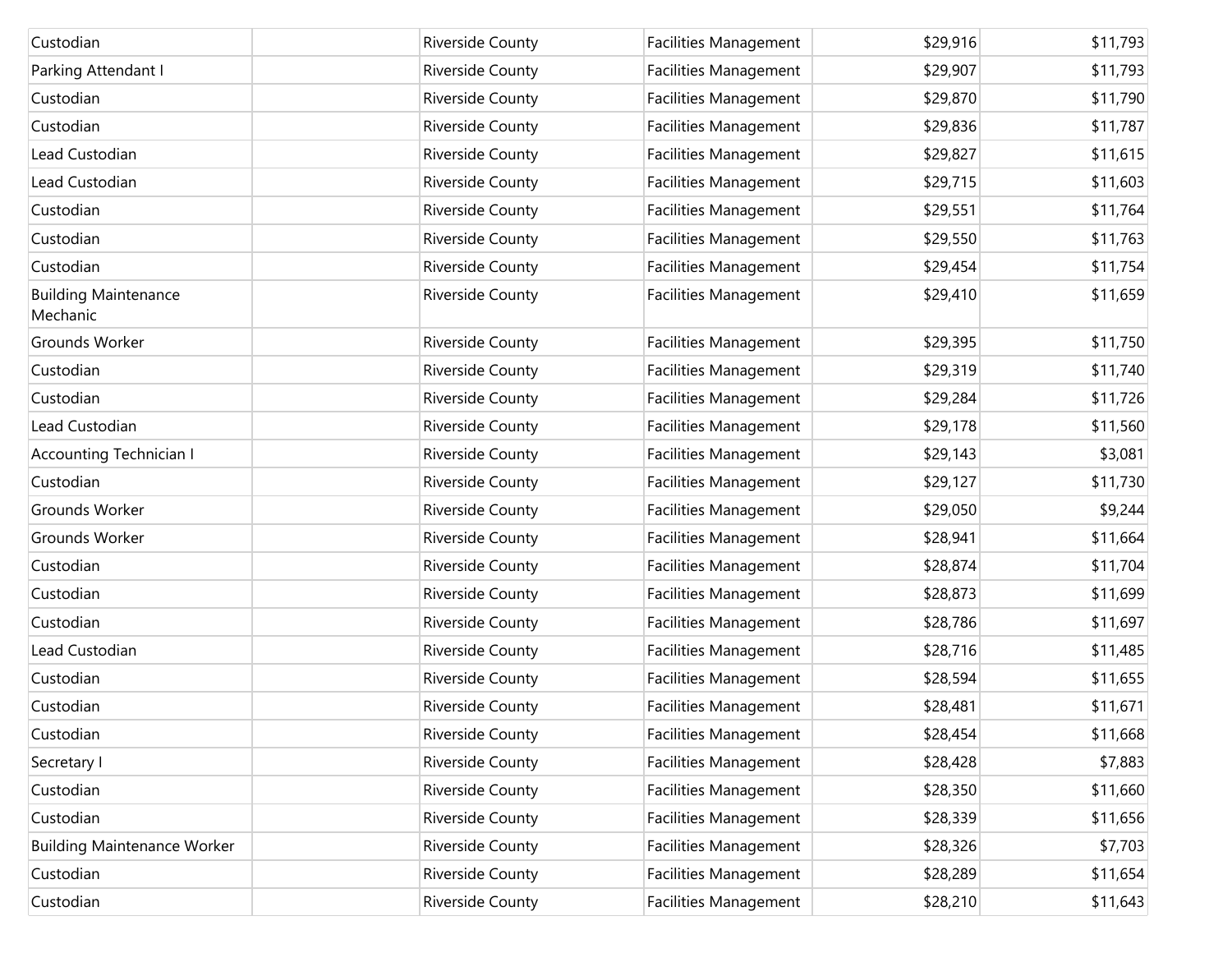| Custodian                          | Riverside County | Facilities Management        | \$28,111 | \$11,388 |
|------------------------------------|------------------|------------------------------|----------|----------|
| Parking Attendant I                | Riverside County | Facilities Management        | \$28,076 | \$10,863 |
| Lead Custodian                     | Riverside County | <b>Facilities Management</b> | \$28,069 | \$10,263 |
| Custodian                          | Riverside County | Facilities Management        | \$28,062 | \$11,641 |
| Custodian                          | Riverside County | <b>Facilities Management</b> | \$27,939 | \$11,605 |
| Custodian                          | Riverside County | Facilities Management        | \$27,902 | \$11,621 |
| Custodian                          | Riverside County | <b>Facilities Management</b> | \$27,895 | \$7,085  |
| Grounds Worker                     | Riverside County | Facilities Management        | \$27,870 | \$11,617 |
| Grounds Worker                     | Riverside County | Facilities Management        | \$27,777 | \$6,163  |
| Parking Attendant I                | Riverside County | Facilities Management        | \$27,735 | \$11,598 |
| Custodian                          | Riverside County | Facilities Management        | \$27,733 | \$11,608 |
| Custodian                          | Riverside County | Facilities Management        | \$27,553 | \$11,592 |
| Grounds Worker                     | Riverside County | <b>Facilities Management</b> | \$27,523 | \$11,555 |
| Custodian                          | Riverside County | Facilities Management        | \$27,412 | \$11,579 |
| <b>Building Maintenance Worker</b> | Riverside County | Facilities Management        | \$27,402 | \$11,613 |
| Grounds Worker                     | Riverside County | Facilities Management        | \$27,367 | \$10,034 |
| Custodian                          | Riverside County | Facilities Management        | \$27,249 | \$11,561 |
| Accounting Technician I            | Riverside County | Facilities Management        | \$27,183 | \$6,097  |
| Custodian                          | Riverside County | <b>Facilities Management</b> | \$27,157 | \$11,556 |
| Custodian                          | Riverside County | Facilities Management        | \$27,124 | \$11,553 |
| Custodian                          | Riverside County | Facilities Management        | \$27,060 | \$4,855  |
| Parking Attendant I                | Riverside County | Facilities Management        | \$27,020 | \$11,534 |
| <b>Stock Clerk</b>                 | Riverside County | <b>Facilities Management</b> | \$26,869 | \$11,909 |
| Custodian                          | Riverside County | Facilities Management        | \$26,856 | \$11,439 |
| Housekeeper                        | Riverside County | <b>Facilities Management</b> | \$26,833 | \$11,526 |
| Grounds Worker                     | Riverside County | <b>Facilities Management</b> | \$26,818 | \$7,703  |
| Custodian                          | Riverside County | <b>Facilities Management</b> | \$26,652 | \$11,469 |
| Custodian                          | Riverside County | <b>Facilities Management</b> | \$26,190 | \$8,905  |
| Office Assistant III               | Riverside County | <b>Facilities Management</b> | \$26,147 | \$11,437 |
| Housekeeper                        | Riverside County | <b>Facilities Management</b> | \$26,140 | \$11,472 |
| Housekeeper                        | Riverside County | <b>Facilities Management</b> | \$26,111 | \$11,159 |
| Grounds Worker                     | Riverside County | <b>Facilities Management</b> | \$26,099 | \$11,844 |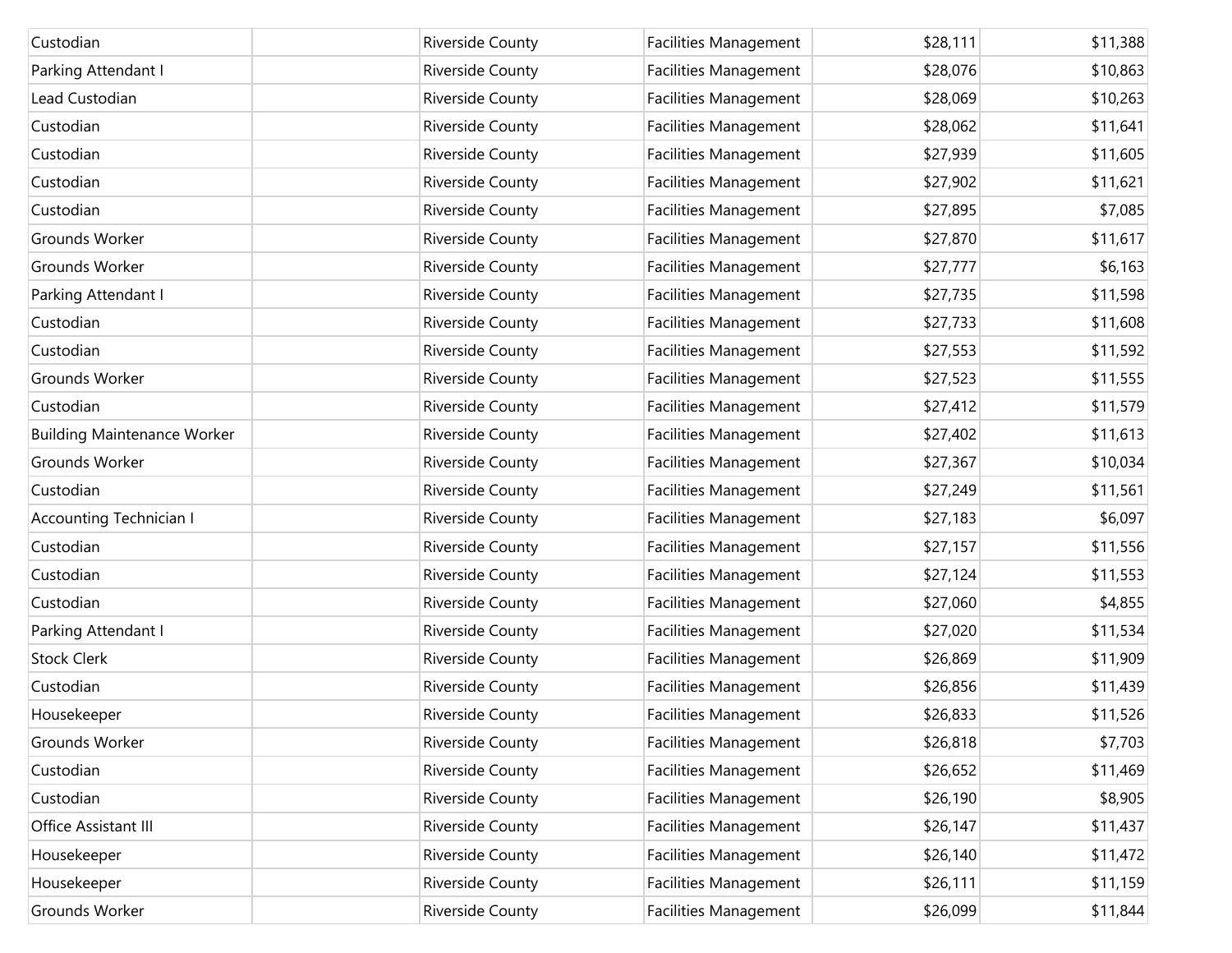| Custodian                                   | Riverside County | Facilities Management        | \$25,934 | \$11,455 |
|---------------------------------------------|------------------|------------------------------|----------|----------|
| Senior Accounting Assistant                 | Riverside County | Facilities Management        | \$25,804 | \$6,163  |
| Custodian                                   | Riverside County | <b>Facilities Management</b> | \$25,593 | \$11,437 |
| <b>Custodial Services</b><br>Superintendent | Riverside County | Facilities Management        | \$25,504 | \$6,657  |
| Accountant II                               | Riverside County | Facilities Management        | \$25,470 | \$0      |
| Parking Attendant I                         | Riverside County | Facilities Management        | \$25,369 | \$11,404 |
| Custodian                                   | Riverside County | <b>Facilities Management</b> | \$25,364 | \$11,406 |
| Custodian                                   | Riverside County | Facilities Management        | \$25,303 | \$11,400 |
| Custodian                                   | Riverside County | <b>Facilities Management</b> | \$25,298 | \$11,400 |
| Grounds Worker                              | Riverside County | Facilities Management        | \$25,188 | \$10,940 |
| Custodian                                   | Riverside County | <b>Facilities Management</b> | \$25,171 | \$9,244  |
| Parking Attendant I                         | Riverside County | Facilities Management        | \$25,129 | \$11,381 |
| Custodian                                   | Riverside County | Facilities Management        | \$25,118 | \$2,912  |
| Custodian                                   | Riverside County | Facilities Management        | \$25,017 | \$11,377 |
| <b>Building Maintenance Worker</b>          | Riverside County | Facilities Management        | \$25,000 | \$0      |
| Custodian                                   | Riverside County | Facilities Management        | \$24,878 | \$11,355 |
| Custodian                                   | Riverside County | Facilities Management        | \$24,766 | \$11,355 |
| Grounds Worker                              | Riverside County | Facilities Management        | \$24,653 | \$8,474  |
| Custodian                                   | Riverside County | Facilities Management        | \$24,510 | \$9,244  |
| Custodian                                   | Riverside County | Facilities Management        | \$24,058 | \$11,292 |
| Custodian                                   | Riverside County | Facilities Management        | \$24,041 | \$11,279 |
| Custodian                                   | Riverside County | Facilities Management        | \$24,030 | \$10,861 |
| Parking Attendant I                         | Riverside County | Facilities Management        | \$23,892 | \$11,279 |
| Custodian                                   | Riverside County | Facilities Management        | \$23,800 | \$8,958  |
| Custodian                                   | Riverside County | <b>Facilities Management</b> | \$23,306 | \$9,615  |
| Custodian                                   | Riverside County | <b>Facilities Management</b> | \$23,098 | \$10,398 |
| Custodian                                   | Riverside County | <b>Facilities Management</b> | \$22,973 | \$3,852  |
| Custodian                                   | Riverside County | Facilities Management        | \$22,828 | \$2,311  |
| Custodian                                   | Riverside County | <b>Facilities Management</b> | \$22,672 | \$1,541  |
| Housekeeper                                 | Riverside County | Facilities Management        | \$22,157 | \$10,892 |
| Maintenance Painter                         | Riverside County | <b>Facilities Management</b> | \$21,289 | \$732    |